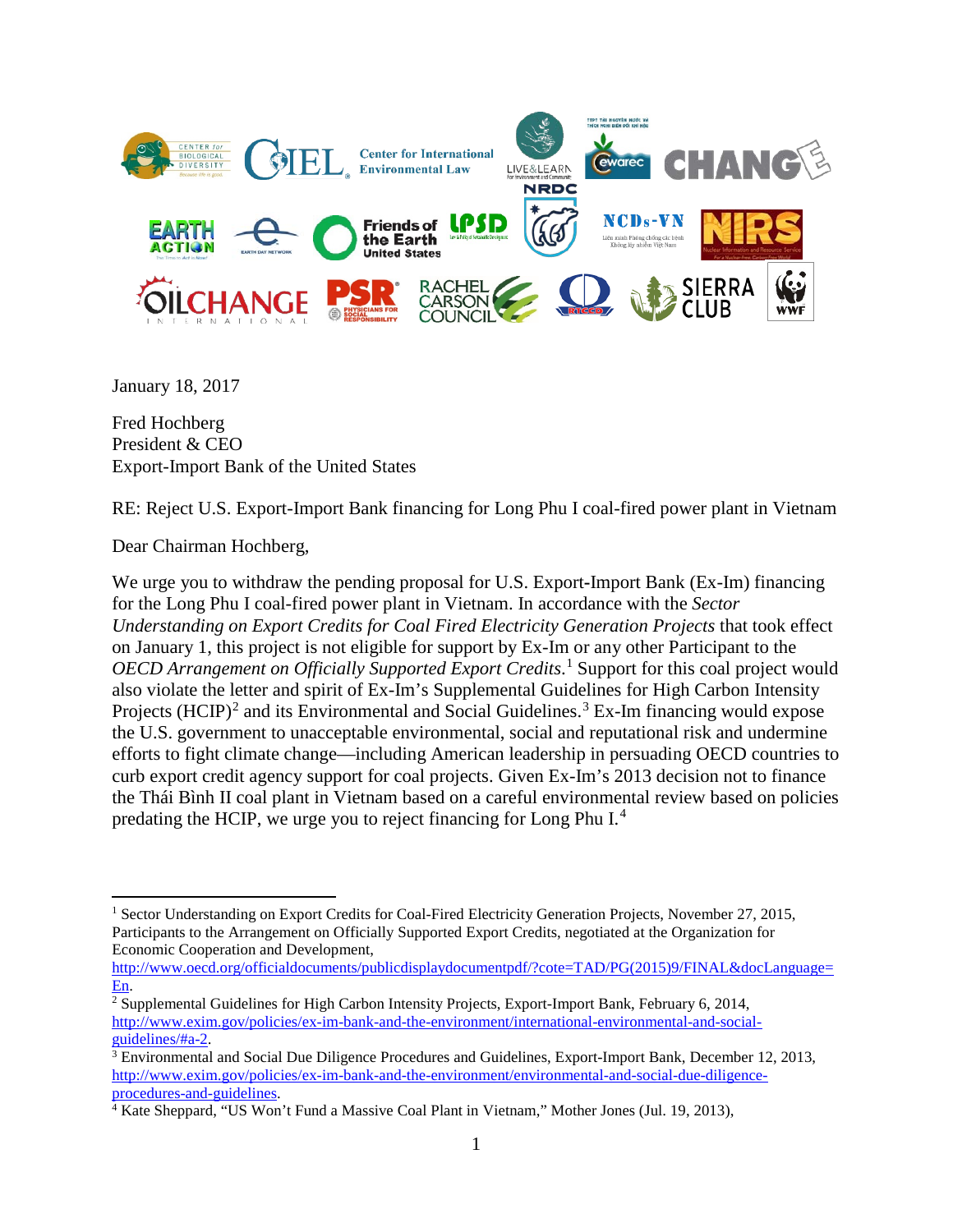### **Violations of OECD Sector Understanding:**

Approval of Long Phu I would violate the OECD *Sector Understanding on Export Credits for Coal Fired Electricity Generation Projects*, which took effect on January 1. The *Sector Understanding* is part of the *OECD Arrangement on Export Credits*, an indivisible set of agreements that protect American exporters from unfair subsidies by other export credit agencies. Ex-Im is obligated to comply with these terms as long as it is part of the OECD Arrangement.

Long Phu I is supposed to use two 600 MW supercritical units, which are prohibited in IDAblend countries such as Vietnam under the *Sector Understanding*. Moreover, as 99 percent of Vietnam's population has access to electricity, the energy poverty exception does not apply.<sup>[5](#page-1-0)</sup>

In addition, Ex-Im could not meet the basic conditions outlined in Section 4 of the *Sector Understanding*, which would require Ex-Im to demonstrate to other Participants that (1) an evaluation of less carbon-intensive energy alternatives has been carried out and such alternatives are demonstrated as not viable, and (2) the project is compatible with the host country's national energy policy and climate mitigation policy and strategy, which is supported by a targeted policy to expand renewables and/or to enhance energy efficiency. Far from finding alternatives not viable, an exhaustive options analysis of the energy sector conducted by the World Bank, for which the Vietnamese government provided input, explicitly *recommends* the displacement of new coal-fired generation with alternative energies such as wind and solar.<sup>[6](#page-1-1)</sup> Moreover, it is questionable whether Long Phu I is "compatible" with Vietnam's national climate mitigation and energy policies. The Vietnam Green Growth Strategy, the country's national climate and energy policy, outlines a low carbon development path increasing the use of renewable energy and implementing energy efficiency measures that lead to a cumulative 845 million tons of  $CO<sub>2</sub>$ emissions reductions by 2030.<sup>[7](#page-1-2)</sup>

# <span id="page-1-4"></span>**Local Pollution, Displacement and Loss of Livelihood**

 $\overline{\phantom{a}}$ 

The 1200 MW Long Phu I coal plant, proposed to be built near the Hau River in the Mekong Delta, would cause serious harm to the sensitive Delta ecosystem. It threatens local communities' livelihoods and culture, in part due to the project's displacement of largely farming communities who depend on the land to make a living. According to local media reports, 315 families have already been displaced from their land for plant construction.<sup>[8](#page-1-3)</sup> More broadly, Long Phu I would cause extensive water and air pollution, adversely affecting the local rice, shrimp and fish economies upon which an estimated 85 percent of the 17 million people who live in the

<span id="page-1-0"></span><sup>5</sup> World Bank, Access to Electricity (% of Population), [http://data.worldbank.org/indicator/EG.ELC.ACCS.ZS.](http://data.worldbank.org/indicator/EG.ELC.ACCS.ZS) <sup>6</sup> Pierre Audinet, World Bank Group, Exploring a Low-Carbon Development Path for Vietnam (2016),

[http://www.motherjones.com/blue-marble/2013/07/export-import-bank-coal-plant-vietnam;](http://www.motherjones.com/blue-marble/2013/07/export-import-bank-coal-plant-vietnam) Mark Drajem, "Ex-Im Holds Funding Review for Vietnam Coal Plant," Jul. 18, 2013, [https://www.bloomberg.com/news/articles/2013-07-](https://www.bloomberg.com/news/articles/2013-07-18/ex-im-bank-halts-funding-review-for-vietnam-coal-plant) [18/ex-im-bank-halts-funding-review-for-vietnam-coal-plant.](https://www.bloomberg.com/news/articles/2013-07-18/ex-im-bank-halts-funding-review-for-vietnam-coal-plant)

<span id="page-1-1"></span>[http://documents.worldbank.org/curated/en/773061467995893930/pdf/102363-PUB-VN-Low-cost-carbon-date-Jan-](http://documents.worldbank.org/curated/en/773061467995893930/pdf/102363-PUB-VN-Low-cost-carbon-date-Jan-20-2016-9781464807190-Box-394380B-PUBLIC.pdf)[20-2016-9781464807190-Box-394380B-PUBLIC.pdf.](http://documents.worldbank.org/curated/en/773061467995893930/pdf/102363-PUB-VN-Low-cost-carbon-date-Jan-20-2016-9781464807190-Box-394380B-PUBLIC.pdf) 7 *Id.*

<span id="page-1-3"></span><span id="page-1-2"></span><sup>8</sup> Thứ Sáu, "Chậm chạp ở Dự án Nhà máy nhiệt điện Long Phú 1: 5 năm mới xây xong bờ kè và đổ cát," Sept. 13, 2013, [http://baotainguyenmoitruong.vn/kinh-te/201309/cham-chap-o-du-an-nha-may-nhiet-dien-long-phu-1-5-nam](http://baotainguyenmoitruong.vn/kinh-te/201309/cham-chap-o-du-an-nha-may-nhiet-dien-long-phu-1-5-nam-moi-xay-xong-bo-ke-va-do-cat-522407/)[moi-xay-xong-bo-ke-va-do-cat-522407/.](http://baotainguyenmoitruong.vn/kinh-te/201309/cham-chap-o-du-an-nha-may-nhiet-dien-long-phu-1-5-nam-moi-xay-xong-bo-ke-va-do-cat-522407/)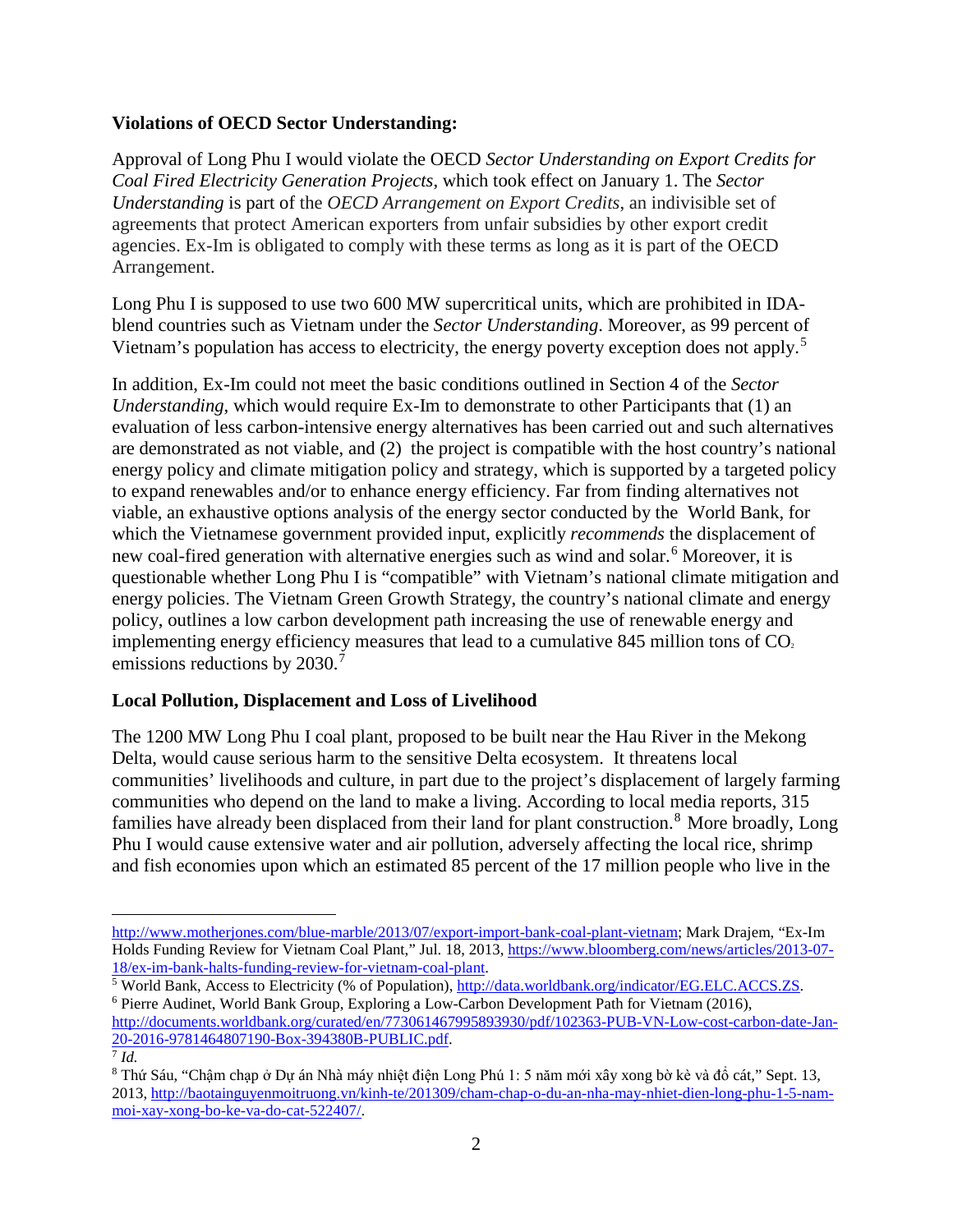region depend for their livelihoods.<sup>[9](#page-2-0)</sup> It would also exacerbate the localized impacts of climate change that communities are already facing, including longer, dryer seasons and droughts that make it more difficult to cultivate rice and harvest shrimp.

Coal combustion is a significant source of pollutants that affect the respiratory, cardiovascular and nervous systems – essentially, all the major organ systems of the body. Coal pollutants contribute to diseases such as asthma, lung cancer, heart disease, stroke, and chronic lower respiratory disease, and to premature death. Even with supercritical coal technologies, these health effects would impose a heavy health burden on the local Vietnamese population. Furthermore, the plant's carbon pollution, by accelerating climate change, would endanger the health and wellbeing of the people of Vietnam and of the whole planet.

# **Violations of Ex-Im Bank Environmental and Social Guidelines:**

Under the provisions for HCIP, Ex-Im could not fund Long Phu I unless it used carbon capture and storage technology. The rider to the existing Appropriations Bill only suspends the application of the HCIP guidelines in IDA-blend countries such as Vietnam to projects that "provide affordable electricity," through April 28. Moreover, Ex-Im has provided no evidence that the electricity generated by Long Phu I would be "affordable" much less comply with separate requirements to examine alternatives, including cleaner and economically cheaper renewable options. The World Bank study cited above found that meeting Vietnam's electricity needs through supercritical coal plants such as Long Phu I would be more expensive than using available renewable alternatives such as solar and wind, and managing demand through increased energy efficiency. In fact, the Bank concluded that increasing energy efficiency and renewables would save \$8.1 billion in spending and \$17.6 billion in fuel by  $2030.^{10}$  $2030.^{10}$  $2030.^{10}$ 

Long Phu I also does not comply with Ex-Im's overall environmental and social guidelines.<sup>[11](#page-2-2)</sup> First and foremost, it fails to provide the required environmental and social impact assessment (ESIA) to demonstrate adherence to the rest of Ex-Im's environmental and social policies. Instead, Ex-Im has only disclosed what the agency refers to as a "preliminary ESIA," which is actually an obsolete feasibility study based on Vietnam's own standards— rather than an assessment based on contemporary Ex-Im policies and standards. Ex-Im Bank has provided no information to demonstrate compliance with their resettlement requirements. What's more, Ex-Im has thus far failed to demonstrate compliance with the agency's environmental and social policies requirements to:

- Publicly disclose an estimate of project-related  $CO<sub>2</sub>$  emissions
- Examine alternatives—including renewable energy
- Identify cumulative and associated risks and impacts—including the Long Phu Power Center's two additional coal power plants and coal port

<span id="page-2-0"></span> $\overline{\phantom{a}}$ <sup>9</sup> *Id.*; Seth Mydans, "Vietnam Finds Itself Vulnerable if Sea Rises," N.Y. Times, Sept. 23, 2009, [http://www.nytimes.com/2009/09/24/world/asia/24delta.html?\\_r=0.](http://www.nytimes.com/2009/09/24/world/asia/24delta.html?_r=0) 10 *Supra* note [6.](#page-1-4)

<span id="page-2-2"></span><span id="page-2-1"></span> $11$  This includes, but is not limited to incorporated World Bank Environmental and Social Framework IFC Performance Standards as well as stand-alone Ex-Im Bank policies.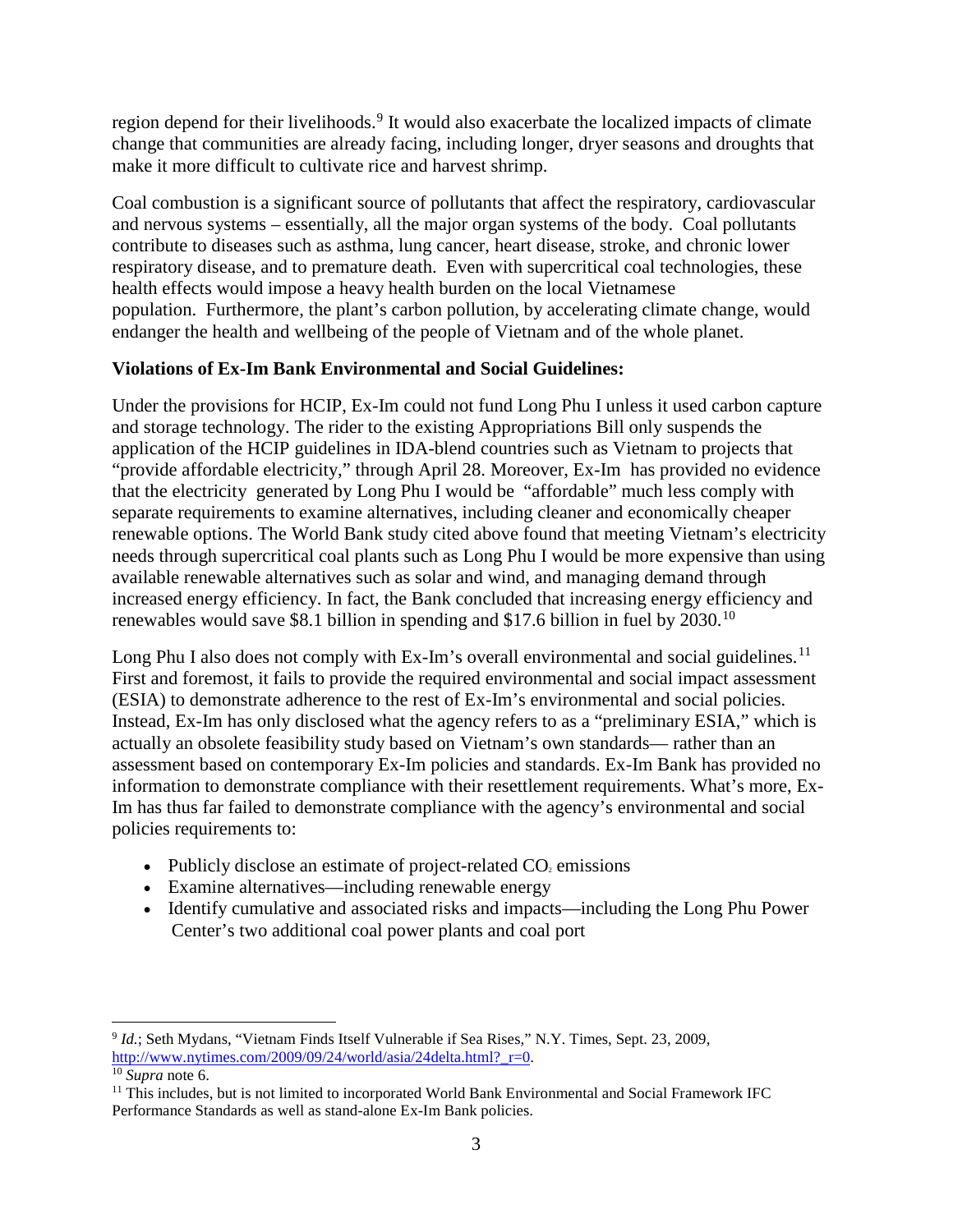### **Lack of Compliance with Anti-Corruption Measures:**

OECD export credit agencies have committed to "take concrete, coordinated measures to detect and deter bribery in the export transactions that they support."[12](#page-3-0) Moreover, ExIm's policy requires enhanced due diligence when an exporter or applicant is suspected or convicted of bribery.<sup>[13](#page-3-1)</sup> However, while this project may run a high risk of corruption, there has been no disclosure about what Ex-Im Bank has done to fulfill its anti-corruption due diligence for the Long Phu I project. Officials from PetroVietnam Construction, part of the larger nationallyowned company PetroVietnam, the project sponsor of Long Phu 1, were recently arrested on corruption charges.<sup>[14](#page-3-2)</sup> According to the Corruption Report, corruption continues to negatively influence the country's business environment.<sup>[15](#page-3-3)</sup> According to Transparency International's Corruption Perception Index, Vietnam scores only 31 out of 100 and is ranked 112 of the 168 countries surveyed.[16](#page-3-4)

We urge you to withdraw financing for Long Phu I. Ex-Im financing for this coal plant would threaten the local environment, global climate and people's lives and livelihoods. Financing this project would make it difficult for the U.S. – a leader in the negotiation of the OECD *Sector Understanding* on coal-fired power plants – to hold countries like Japan and Korea accountable for their coal financing.

Sincerely,

### **United States**

Sarah Uhlemann International Program Director **Center for Biological Diversity**

Erika Lennon Senior Attorney, Climate & Energy Program **Center for International Environmental Law (CIEL)**

Mary Gutierrez Executive Director **Earth Action, Inc.**

 $\overline{\phantom{a}}$ 

Kathleen Rogers President **Earth Day Network**

Doug Norlen Economic Policy Director **Friends of the Earth U.S.**

Jake Schmidt Director, International Program **Natural Resources Defense Council (NRDC)**

<span id="page-3-0"></span><sup>&</sup>lt;sup>12</sup> OECD Recommendation on Bribery and Officially Supported Export Credits, OECD Council, December 14,<br>2006, <u>http://www.oecd.org/officialdocuments/publicdisplaydocumentpdf/?cote=td/ecg(2006)24&doclanguage=en</u>.

<span id="page-3-1"></span><sup>&</sup>lt;sup>13</sup> Ex-Im Bank, Foreign Corruption Practices, http://www.exim.gov/policies/foreign-corrupt-practices-and-other-<br>anti-bribery-measures.

<span id="page-3-2"></span> $\frac{14}{14}$  Xuan Hoa, "Former Execs Arrested for \$150 Million Losses at PetroVietnam Unit, VN Express, Sept. 16, 2016, [http://e.vnexpress.net/news/news/former-execs-arrested-for-150-million-losses-at-petrovietnam-unit-3469156.html;](http://e.vnexpress.net/news/news/former-execs-arrested-for-150-million-losses-at-petrovietnam-unit-3469156.html) Vu Trong Khanh, "Vietnam State Oil-Firm Chief Arrested on Fraud Allegations," Wall Street Journal, July 22, 2015, [http://www.wsj.com/articles/vietnam-state-oil-firm-chief-arrested-on-fraud-allegations-1437563327.](http://www.wsj.com/articles/vietnam-state-oil-firm-chief-arrested-on-fraud-allegations-1437563327)<br><sup>15</sup> GAN Integrity, Vietnam Corruption Report (2015), http://www.business-anti-corruption.com/country-<br>profiles/vietn

<span id="page-3-3"></span>

<span id="page-3-4"></span><sup>&</sup>lt;sup>16</sup> Transparency International, Corruption Perception Index 2015, [http://www.transparency.org/cpi2015.](http://www.transparency.org/cpi2015)